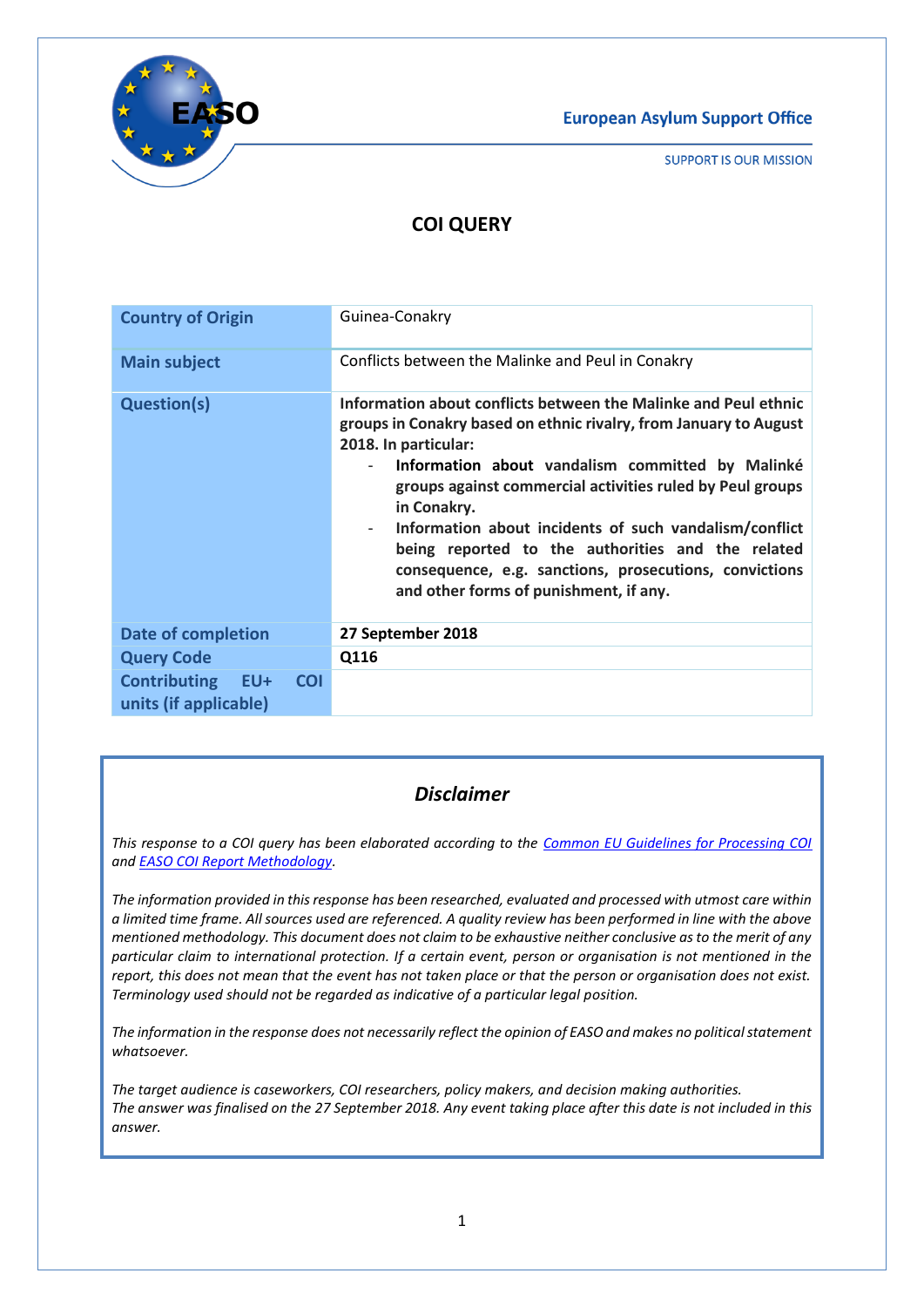

## **COI QUERY RESPONSE**

**Information about conflicts between the Malinké and Peul ethnic groups in Conakry based on ethnic rivalry, from January to August 2018. In particular: information about vandalism committed by Malinké groups against commercial activities ruled by Peul groups in Conakry; information about incidents of such vandalism/conflict being reported to the authorities and the related consequence, e.g. sanctions, prosecutions, convictions and other forms of punishment, if any.**

#### **Historical background**

The Peul (or Peuhl), also known as Fulbe (English), Fula (Portuguese), and Fulani (Hausa)<sup>1</sup>, is the biggest ethnic group in Guinea (33.9%)<sup>2</sup>. The Malinké, also called Mandingo, is the second biggest ethnic group in the country (31.1%), followed by the Soussou  $(19,1)^3$ .

Although the Peul are the biggest ethnic group and 'represents the main intellectual, economic and religious power', the 'group is perceived as a threat by other communities<sup>'4</sup>. Since independence in 1958, the president was either a Malinké or a Soussou<sup>56</sup>. A Peul has never led the country<sup>7</sup>.

'Guinea's first post-independence president, Sekou Ahmed Touré, ran an authoritarian regime for nearly three decades that promoted Malinké to top government posts<sup>'8</sup>. He also carried out executions and set up a discriminatory policy against the Peul<sup>9</sup>.

After the death of Touré in 1984, Lansana Conté, a Soussou, 'took power in a bloodless coup'. He removed the power at the top from the Malinké to the Soussou<sup>10</sup>.

When Conté passed away in December 2008, the military seized power. Military leader Captain Moussa Dadis Camara declared himself president, and in August 2009 he announced that presidential elections would be held on 31 January 2010. The first round of elections was postponed till June 2010, and in November 2010 Alpha Condé, a Malinké, won the run-off presidential race by defeating the Peul presidential candidate Cellou Dalein Diallo<sup>11</sup>.

1

<sup>1</sup> Bertelsmann Stiftung: BTI 2018; *Guinea Country Report*, 2018, [\(url\)](https://www.bti-project.org/en/reports/country-reports/detail/itc/gin/ity/2018/itr/wca/).

<sup>2</sup> MRGI, *World Directory of Minorities and Indigenous Peoples - Guinea,* January 2018, [\(url\)](https://minorityrights.org/country/guinea/).

<sup>&</sup>lt;sup>3</sup> MRGI, World Directory of Minorities and Indigenous Peoples - Guinea, January 2018, [\(url\)](https://minorityrights.org/country/guinea/).

<sup>&</sup>lt;sup>4</sup> Clingendael, Guinea's 2020 presidential elections, a crisis in the making?, 2 December 2016, [\(url\)](https://www.clingendael.org/publication/guineas-2020-presidential-elections-crisis-making).

<sup>&</sup>lt;sup>5</sup> IRIN, Reining in Ethnic Violence, 1 November 2010, [\(url\).](http://www.irinnews.org/report/90940/guinea-reining-ethnic-violence)

<sup>6</sup> Both Malinké and Soussou are Manding-speaking people whose language is actually part of the Mande-fu cluster of Manding languages, see Olson, J.S., The Peoples of Africa: an ethnohistorical dictionary, pp. 366-367, and 533-534 <sup>7</sup>MRGI, *World Directory of Minorities and Indigenous Peoples - Guinea*, January 2018, [\(url\)](https://minorityrights.org/country/guinea/).

<sup>8</sup> Reuters, *Insight: Guinea ethnic divide defies "West Africa's Mandela"*, 23 October 2012, [\(url\)](https://www.reuters.com/article/us-guinea-conflict-ethnic-idUSBRE89M0Z820121023).

<sup>9</sup> Ba-Konare, D.A.O., *[Tribune] En Afrique, le fantasme d'une « communauté peule » radicalisée*, Jeune Afrique, 5 September 2018, [\(url\)](https://www.jeuneafrique.com/624747/societe/tribune-en-afrique-le-fantasme-dune-communaute-peule-radicalisee/).

<sup>10</sup> AfP/swisspeace, *Conflict assessment to Guinee*, September 2008, [\(url\)](http://www.swisspeace.ch/fileadmin/user_upload/pdf/BEFORE/BEFORE_Guinea_Conflict_Assessment_FINAL.pdf), p.7; Minorities at Risk: *Assessment for Susu in Guinea*, 31 October 2006, [\(url\)](http://www.mar.umd.edu/assessment.asp?groupId=43803).

<sup>11</sup> BBC, *Guinea profile – Timeline*, 14 March 2018, [\(url\)](https://www.bbc.com/news/world-africa-13443183); Gerber, N., *Elections and Ethnicity in Guinea*, 19 September 2013, [\(url\)](https://africasacountry.com/2013/09/elections-and-ethnicity-in-guinea/).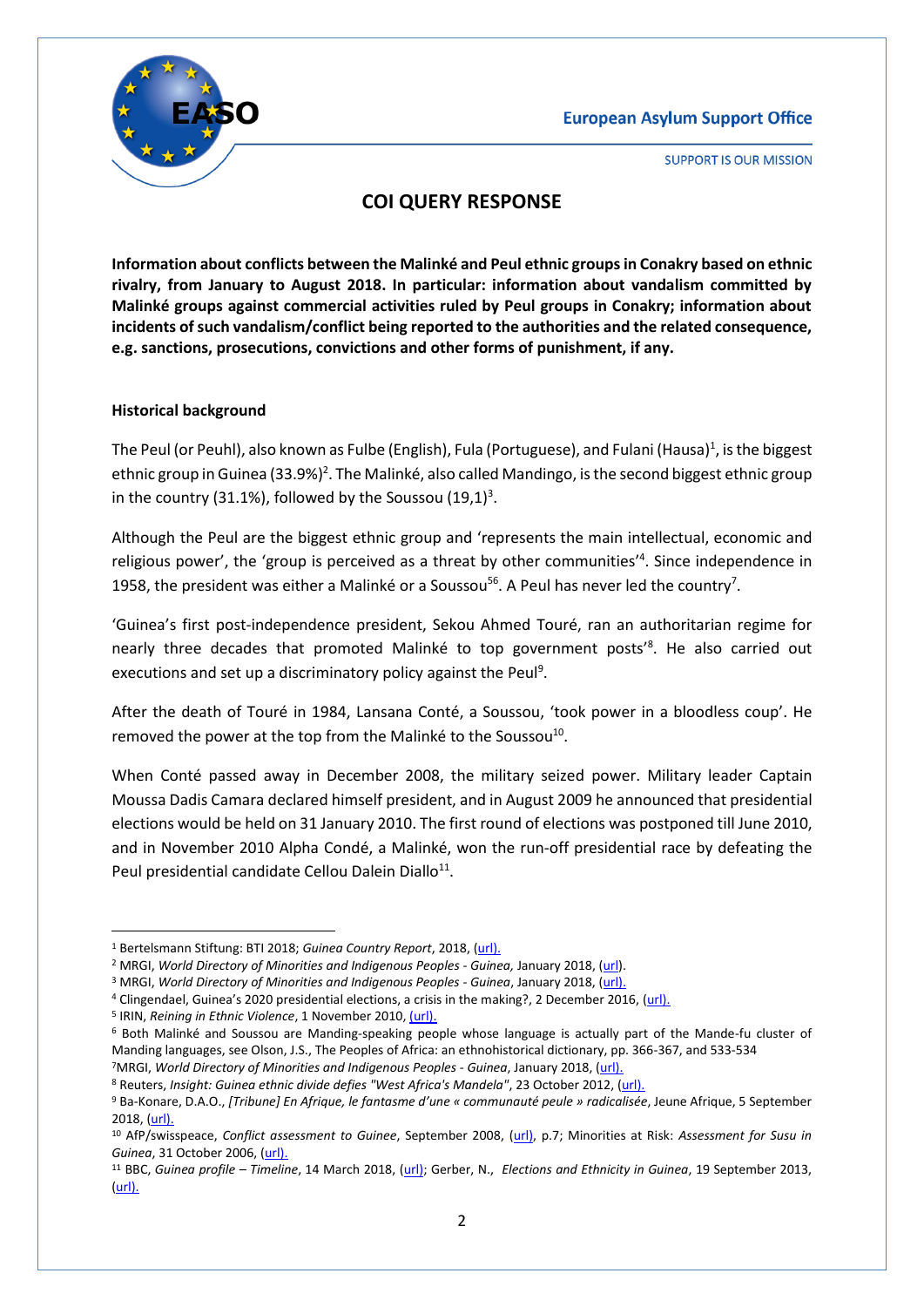#### **European Asylum Support Office**



**SUPPORT IS OUR MISSION** 

According to an investigation of Humans Right Watch (HRW), the security forces 'used excessive force and displayed a lack of political neutrality when responding to the election-related violence' in Conakry and other cities. The investigation shows that:

'…members of the security forces used ethnic slurs against members of the Peuhl ethnic group, collaborated with civilian mobs from ethnic groups that largely supported Condé, and in several cases looted and stole property from people who were perceived to have supported Diallo'<sup>12</sup>.

In the fall of 2012 and the spring of 2013, Conakry was plagued by ethnic violence<sup>13</sup>. On 21 September 2012, clashes broke out at the Madina market in the capital<sup>14</sup> 'after ethnic Peul merchants found their market stalls ransacked Friday morning, and blamed ethnic Malinkes' 15 . Early March 2013, Peul and Malinké communities in Conakry clashed again and shops belonging to Peul were looted<sup>16</sup>.

In October 2015 Conde won a second term. Again, Cellou Dalein Diallo, who refused to recognise the results due to fraud and mismanagement, is the runner-up<sup>17</sup>. Also these elections were accompanied by violence in Conakry<sup>18</sup>. 'In Conakry's market neighbourhood of Madina, rioters looted shops and set fire to property as police and soldiers fired tear gas to disperse the rampaging crowd'<sup>19</sup>.

To date, politics in Guinea is still based along ethnic lines. The ruling party, Alpha Condé's Rally of the Guinean People's Party (*Rassemblement du Peuple de Guinée*, or RPG), is largely backed by the ethnic Malinké electorate in Upper Guinea. The opposition party, Union of Democratic Forces of Guinea (*Union des Forces Démocratiques de Guinée*, or UFDG), is led by Cellou Dalein Diallo and mainly supported by the Peul community in the Fouta Djallon massif in Central Guinea<sup>20</sup>.

1

<sup>12</sup> HRW*, Guinea: Witnesses Describe Security Force Excesses*, 29 November 2010, [\(url\)](https://www.hrw.org/news/2010/11/29/guinea-witnesses-describe-security-force-excesses).

<sup>13</sup> Gerber, N., *Elections and Ethnicity in Guinea*, 19 September 2013, [\(url\)](https://africasacountry.com/2013/09/elections-and-ethnicity-in-guinea/).

<sup>14</sup> VOA, Guineans Tired of Cycle of Violence, 21 September 2012, [\(url\)](https://www.voanews.com/a/guineans-tired-of-cycle-of-violence/1514919.html).

<sup>15</sup> Reuters, *Rival political supporters clash in Guinea*, 21 September 2012, [\(url\)](https://af.reuters.com/article/commoditiesNews/idAFL5E8KLH9S20120921); VOA, Guineans Tired of Cycle of Violence, 21 September 2012, [\(url\)](https://www.voanews.com/a/guineans-tired-of-cycle-of-violence/1514919.html).

<sup>16</sup> ECOWAS/ISS, *Ending the political stalemate in Guinea?*, ECOWAS Peace and Security Report, Issue 4, June 2013, [\(url\);](https://www.files.ethz.ch/isn/168996/ECOWASReport4ENGJun2013.pdf) Jeune Afrique, *Guinée: de nouvelles violences font une trentaine de blessés à Conakry*, 2 March 2013, [\(url\)](https://www.jeuneafrique.com/150508/politique/guin-e-de-nouvelles-violences-font-une-trentaine-de-bless-s-conakry/); Reuters, *Ethnic clashes flare in Guinea, president asks for calm*, 1 March 2013, [\(url\)](https://www.reuters.com/article/us-guinea-protests-idUSBRE9200PP20130301).

<sup>&</sup>lt;sup>17</sup> The Guardian, *Guinea president Alpha Conde wins second term with clear majority*, 17 October 2015, [\(url\)](https://www.theguardian.com/world/2015/oct/17/guinea-president-alpha-conde-election).

<sup>18</sup> AI, *Guinea: Unarmed people shot in back and beaten to death by security forces in Conakry*, [\(url.\)](https://www.amnesty.org/en/latest/news/2015/10/guineaunarmedpeopleshotinbackandbeatentodeathbysecurityforcesinconakry/)

<sup>19</sup> Al Jazeera, *Deadly clashes flare ahead of Guinea election*, 10 October 2015, [\(url\)](https://www.aljazeera.com/indepth/features/2015/10/deadly-clashes-flare-guinea-election-151010132336700.html)

<sup>20</sup> Clingendael, Guinea's 2020 presidential elections, a crisis in the making?, 2 December 2016, [\(url\)](https://www.clingendael.org/publication/guineas-2020-presidential-elections-crisis-making); HRW, *Guinea: Ensure Security Forces Show Restraint*, 29 March 2018, [\(url\);](https://www.hrw.org/news/2018/03/29/guinea-ensure-security-forces-show-restraint) Reuters, *Guinean government warns against ethnic violence after polls*, 12 February 2018, [\(url\)](https://www.reuters.com/article/us-guinea-politics/guinean-government-warns-against-ethnic-violence-after-polls-idUSKBN1FW28O).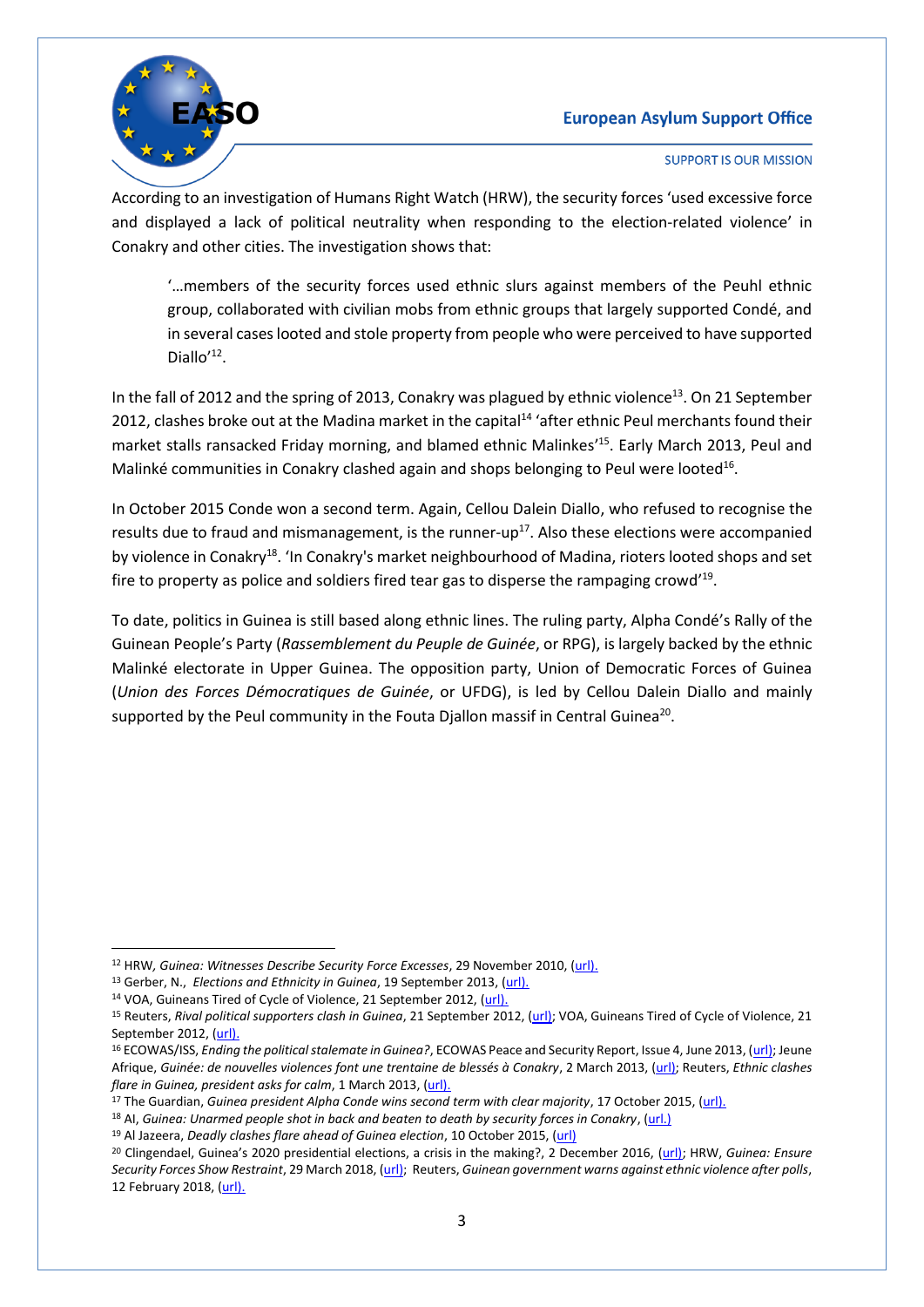#### **European Asylum Support Office**



**Recent incidents**

**SUPPORT IS OUR MISSION** 

On 4 February 2018, local elections were hold. 'The results were strongly contested by opposition parties' and led to several mass protests in February and March. During these protests at least 12 people were killed<sup>21</sup>. Other sources like HRW and ACLED, reported 15 people were killed<sup>22</sup>.

On 5 February 2018, 5 people were killed, including 4 children, after homes were set on fire, 'following clashes between government and opposition supporters', in a town called Kalinko<sup>23</sup>.

On the night of 17 to 18 March 2018, a large fire broke out and ravaged part of the Madina market in the capital Conakry. At least 300 shops, stalls and kiosks were destroyed by the flames<sup>24</sup>. Opposition leaders called for an investigation, 'alleging that government supporters had threatened to target the market'. Although the government said that the investigation into the cause of the fire was ongoing, they suspected that 'the fire was caused accidentally by an electrical short-circuit<sup>'25</sup>. At the end of April 2018, the investigation report was published, but the origin of the fire remained unclear<sup>26</sup>.

According to a report published in July 2018 by Human Rights Watch (HRW), there is credible evidence that Guinea's security forces were 'engaged in unprofessional conduct, including theft and vandalism' during the violent street protests in February and March 2018. Their findings are based on witnesses from the Hamdallaye, Bambeto, Wanindara and Matam neighborhoods in Conakry. A shopkeeper cited by HRW stated that "They kicked in the door of my store and took everything". Another woman from Matam-Carrière neighborhoods saw members of the Mobile Intervention and Security Force (*Compagnie mobile d'intervention et de sécurité*, CMIS), a rapid-response police unit, steal from her shop $27$ .

HRW also reported the lack of concrete progress in investigations conducted into the deaths during the February and March protests<sup>28</sup>.

 $\overline{a}$ <sup>21</sup> UN Security Council*, Report of the Secretary-General on the activities of the United Nations Office for West Africa and the Sahel*, (S/2018/649), 29 June 2018, [\(url\)](https://www.ecoi.net/en/file/local/1438086/1226_1531382798_n1817627.pdf).

<sup>22</sup>ACLED, Protests in Guinea, 23 March 2018, [\(url\)](https://www.acleddata.com/2018/03/23/protests-in-guinea/). HRW, *Guinea: Ensure Security Forces Show Restraint*, 29 March 2018, [\(url\)](https://www.hrw.org/news/2018/03/29/guinea-ensure-security-forces-show-restraint).

<sup>23</sup> HRW, *Guinea: Ensure Security Forces Show Restraint*, 29 March 2018, [\(url\)](https://www.hrw.org/news/2018/03/29/guinea-ensure-security-forces-show-restraint).

<sup>24</sup> RFI, *Guinée: le plus grand marché de Conakry ravagé par un incendie*, 18 March 2018, [\(url\)](http://www.rfi.fr/afrique/20180318-guinee-conakry-grand-marche-madina-incendie).

<sup>&</sup>lt;sup>25</sup> HRW, *Guinea: Ensure Security Forces Show Restraint*, 29 March 2018, [\(url\)](https://www.hrw.org/news/2018/03/29/guinea-ensure-security-forces-show-restraint).

<sup>&</sup>lt;sup>26</sup> RFI, Guinée: plus d'un mois après l'incendie, la détresse des commerçants de Madina, [\(url\)](http://www.rfi.fr/afrique/20180429-guinee-marche-madina-detresse-commercants-incendie-solidarite).

<sup>&</sup>lt;sup>27</sup> HRW, Guinea: Deaths, Criminality in Post-Election Violence, 24 July 2018 [\(url\)](https://www.hrw.org/news/2018/07/24/guinea-deaths-criminality-post-election-violence).

<sup>&</sup>lt;sup>28</sup> HRW, *Guinea: Deaths, Criminality in Post-Election Violence*, 24 July 2018 [\(url\)](https://www.hrw.org/news/2018/07/24/guinea-deaths-criminality-post-election-violence).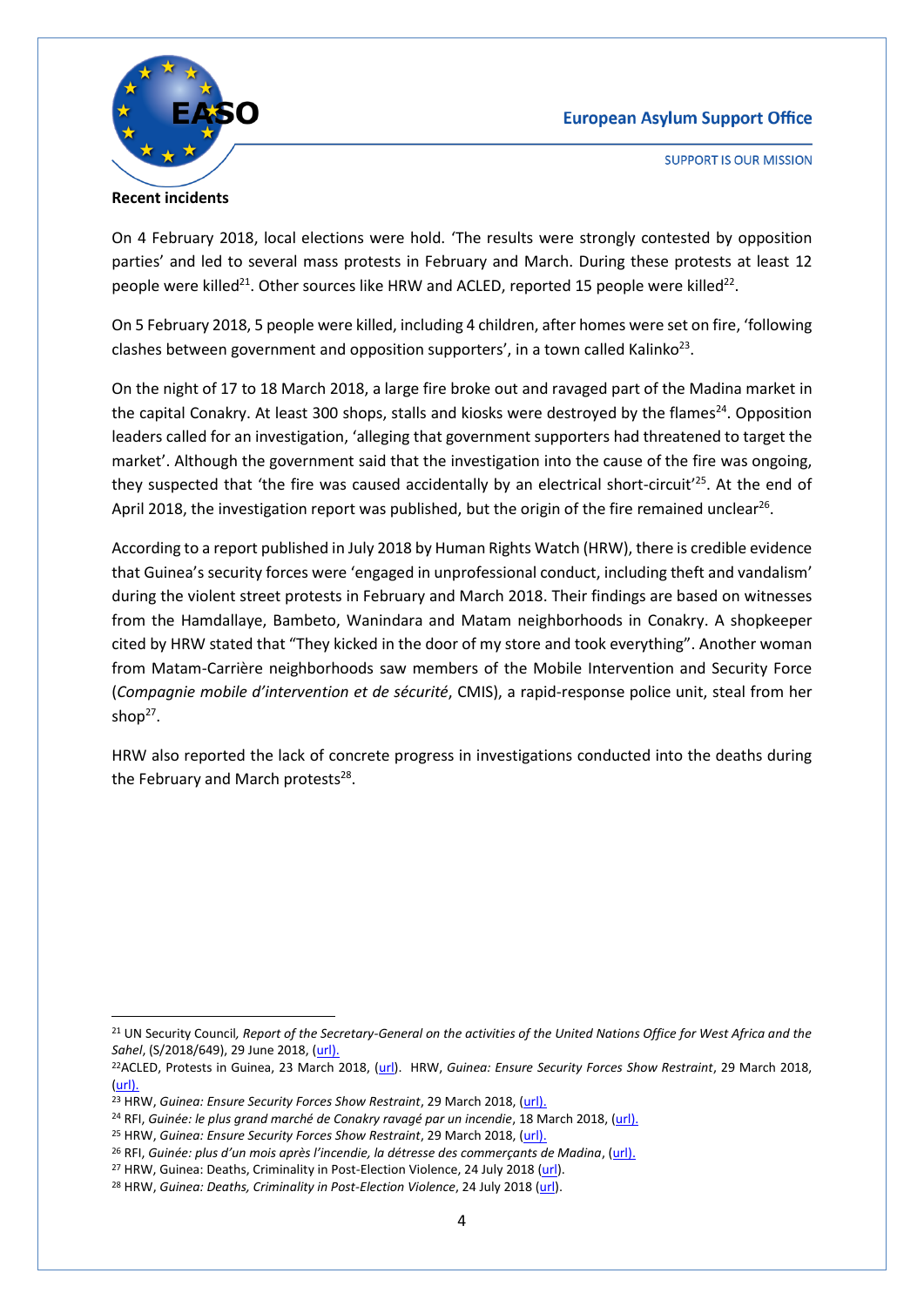



### **SOURCES USED**

ACLED (Armed Conflict Location & Event Data Project), *Protests in Guinea*, 23 March 2018, [\(https://www.acleddata.com/2018/03/23/protests-in-guinea/\)](https://www.acleddata.com/2018/03/23/protests-in-guinea/), accessed 20 September 2018

AfP (Alliance for Peacebuilding)/swisspeace, *Conflict assessment to Guinee*, September 2008, [\(http://www.swisspeace.ch/fileadmin/user\\_upload/pdf/BEFORE/BEFORE\\_Guinea\\_Conflict\\_Assessm](http://www.swisspeace.ch/fileadmin/user_upload/pdf/BEFORE/BEFORE_Guinea_Conflict_Assessment_FINAL.pdf) [ent\\_FINAL.pdf\)](http://www.swisspeace.ch/fileadmin/user_upload/pdf/BEFORE/BEFORE_Guinea_Conflict_Assessment_FINAL.pdf), assessed 18 September 2018

AI (Amnesty International), *Guinea: Unarmed people shot in back and beaten to death by security forces in Conakry*, 25 October 2015, [\(https://www.amnesty.org/en/latest/news/2015/10/guineaunarmedpeopleshotinbackandbeatento](https://www.amnesty.org/en/latest/news/2015/10/guineaunarmedpeopleshotinbackandbeatentodeathbysecurityforcesinconakry/) [deathbysecurityforcesinconakry/\)](https://www.amnesty.org/en/latest/news/2015/10/guineaunarmedpeopleshotinbackandbeatentodeathbysecurityforcesinconakry/), accessed September 2019

Al Jazeera, *Deadly clashes flare ahead of Guinea election*, 10 October 2015, [\(https://www.aljazeera.com/indepth/features/2015/10/deadly-clashes-flare-guinea-election-](https://www.aljazeera.com/indepth/features/2015/10/deadly-clashes-flare-guinea-election-151010132336700.html)[151010132336700.html\)](https://www.aljazeera.com/indepth/features/2015/10/deadly-clashes-flare-guinea-election-151010132336700.html), accessed 20 September 2018

Ba-Konare, D.A.O., *[Tribune] En Afrique, le fantasme d'une « communauté peule » radicalisée*, Jeune Afrique, 5 September 2018, [\(https://www.jeuneafrique.com/624747/societe/tribune-en-afrique-le](https://www.jeuneafrique.com/624747/societe/tribune-en-afrique-le-fantasme-dune-communaute-peule-radicalisee/)[fantasme-dune-communaute-peule-radicalisee/\)](https://www.jeuneafrique.com/624747/societe/tribune-en-afrique-le-fantasme-dune-communaute-peule-radicalisee/), accessed 18 September 2018

BBC, Guinea profile – Timeline, 14 May 2018, [\(https://www.bbc.com/news/world-africa-13443183\)](https://www.bbc.com/news/world-africa-13443183), accessed 19 September 2018

Bertelsmann Stiftung: BTI 2018; *Guinea Country Report*, 2018, [\(https://www.bti](https://www.bti-project.org/en/reports/country-reports/detail/itc/GIN/)[project.org/en/reports/country-reports/detail/itc/GIN/\)](https://www.bti-project.org/en/reports/country-reports/detail/itc/GIN/), accessed 18 September 2018

Clingendael, *Guinea's 2020 presidential elections, a crisis in the making?*, 2 December 2016, [\(https://www.clingendael.org/publication/guineas-2020-presidential-elections-crisis-making\)](https://www.clingendael.org/publication/guineas-2020-presidential-elections-crisis-making), accessed 18 September 2018

ECOWAS/ISS, Ending the political stalemate in Guinea?, ECOWAS Peace and Security Report, Issue 4, June 2013, [\(https://www.files.ethz.ch/isn/168996/ECOWASReport4ENGJun2013.pdf\)](https://www.files.ethz.ch/isn/168996/ECOWASReport4ENGJun2013.pdf), accessed 20 September 2018

Guardian (The), *Guinea president Alpha Conde wins second term with clear majority*, 17 October 2015, [\(https://www.theguardian.com/world/2015/oct/17/guinea-president-alpha-conde-election\)](https://www.theguardian.com/world/2015/oct/17/guinea-president-alpha-conde-election), accessed 19 September 2018

HRW (Human Rights Watch),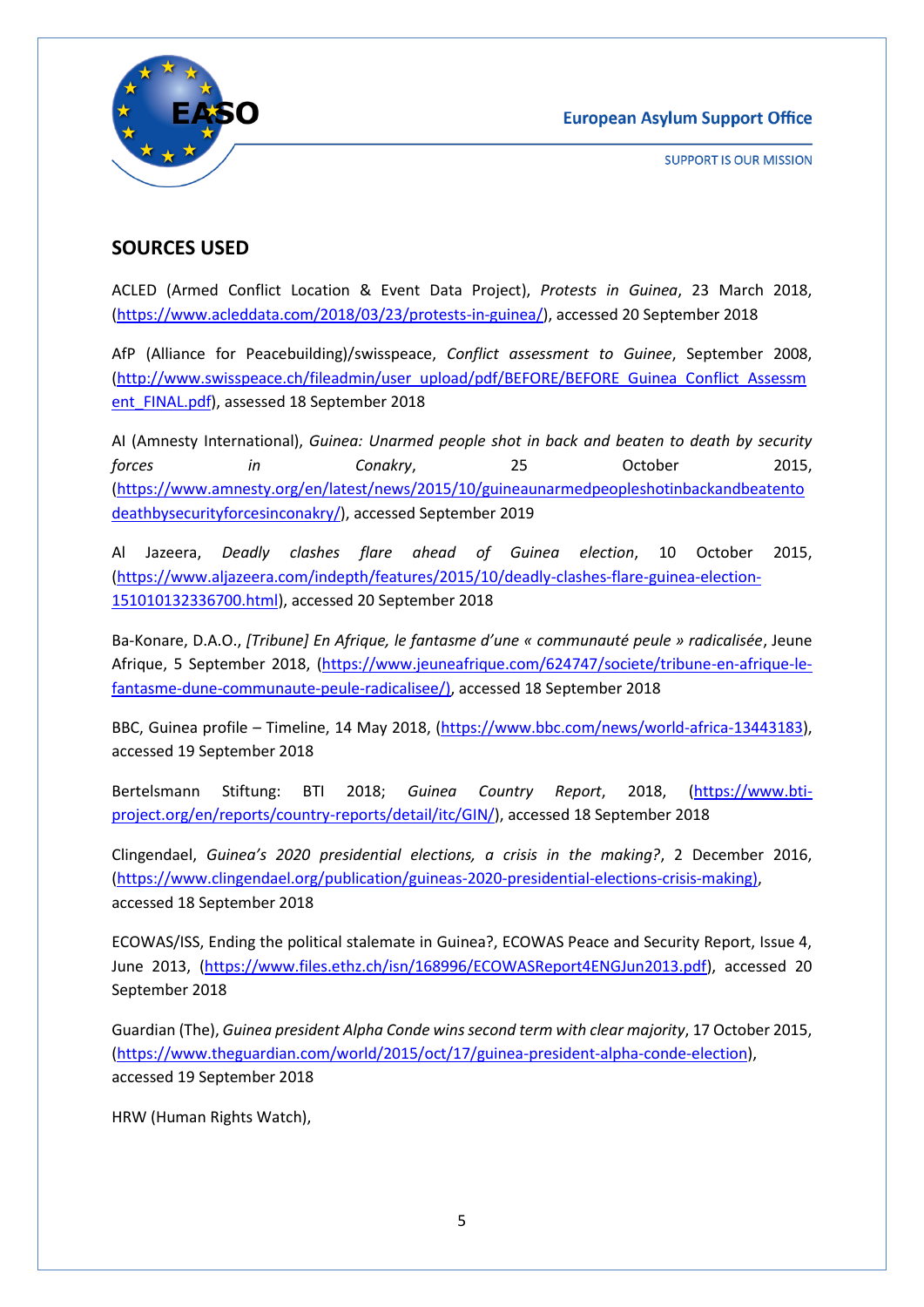



*Guinea: Witnesses Describe Security Force Excesses*, 29 November 2010, [\(https://www.hrw.org/news/2010/11/29/guinea-witnesses-describe-security-force](https://www.hrw.org/news/2010/11/29/guinea-witnesses-describe-security-force-excesses)[excesses\)](https://www.hrw.org/news/2010/11/29/guinea-witnesses-describe-security-force-excesses), accessed 20 September 2018

*Guinea: Ensure Security Forces Show Restraint*, 29 March 2018, [\(https://www.hrw.org/news/2018/03/29/guinea-ensure-security-forces-show-restraint\)](https://www.hrw.org/news/2018/03/29/guinea-ensure-security-forces-show-restraint), accessed 19 September 2018

*Guinea: Deaths, Criminality in Post-Election Violence*, 24 July 2018 [\(https://www.hrw.org/news/2018/07/24/guinea-deaths-criminality-post-election-violence\)](https://www.hrw.org/news/2018/07/24/guinea-deaths-criminality-post-election-violence),

IRIN, *Reining in Ethnic Violence*, 1 November 2010, [\(http://www.irinnews.org/report/90940/guinea](http://www.irinnews.org/report/90940/guinea-reining-ethnic-violence)[reining-ethnic-violence\)](http://www.irinnews.org/report/90940/guinea-reining-ethnic-violence), accessed 18 September 2018

Jeune Afrique*, Guinée: de nouvelles violences font une trentaine de blessés à Conakry*, 2 March 2013, [\(https://www.jeuneafrique.com/150508/politique/guin-e-de-nouvelles-violences-font-une](https://www.jeuneafrique.com/150508/politique/guin-e-de-nouvelles-violences-font-une-trentaine-de-bless-s-conakry/)[trentaine-de-bless-s-conakry/\)](https://www.jeuneafrique.com/150508/politique/guin-e-de-nouvelles-violences-font-une-trentaine-de-bless-s-conakry/), accessed 20 September 2018

Minorities at Risk: *Assessment for Susu in Guinea*, 31 October 2006, [\(http://www.mar.umd.edu/assessment.asp?groupId=43803\)](http://www.mar.umd.edu/assessment.asp?groupId=43803), accessed 20 September 2018

Minority Rights Group International, World Directory of Minorities and Indigenous Peoples - Guinea, January 2018, [\(https://minorityrights.org/country/guinea/\)](https://minorityrights.org/country/guinea/), accessed 20 September 2018

Olson, J.S., *The peoples of Africa: an ethnohistorical dictionary*, London: Greenwood Press, 1996

Reuters,

*Rival political supporters clash in Guinea, 21 September 2012,*  [\(https://af.reuters.com/article/commoditiesNews/idAFL5E8KLH9S20120921\)](https://af.reuters.com/article/commoditiesNews/idAFL5E8KLH9S20120921), accessed 19 September 2019

*Insight: Guinea ethnic divide defies "West Africa's Mandela"*, 23 October 2012, [\(https://www.reuters.com/article/us-guinea-conflict-ethnic-idUSBRE89M0Z820121023\)](https://www.reuters.com/article/us-guinea-conflict-ethnic-idUSBRE89M0Z820121023), accessed 18 September 2018

*Ethnic clashes flare in Guinea, president asks for calm*, 1 March 2013, [\(https://www.reuters.com/article/us-guinea-protests-idUSBRE9200PP20130301\)](https://www.reuters.com/article/us-guinea-protests-idUSBRE9200PP20130301), accessed 19 September 2018

*Guinean government warns against ethnic violence after polls*, 12 February 2018, [\(https://www.reuters.com/article/us-guinea-politics/guinean-government-warns-against](https://www.reuters.com/article/us-guinea-politics/guinean-government-warns-against-ethnic-violence-after-polls-idUSKBN1FW28O)[ethnic-violence-after-polls-idUSKBN1FW28O\)](https://www.reuters.com/article/us-guinea-politics/guinean-government-warns-against-ethnic-violence-after-polls-idUSKBN1FW28O), accessed 18 September 2018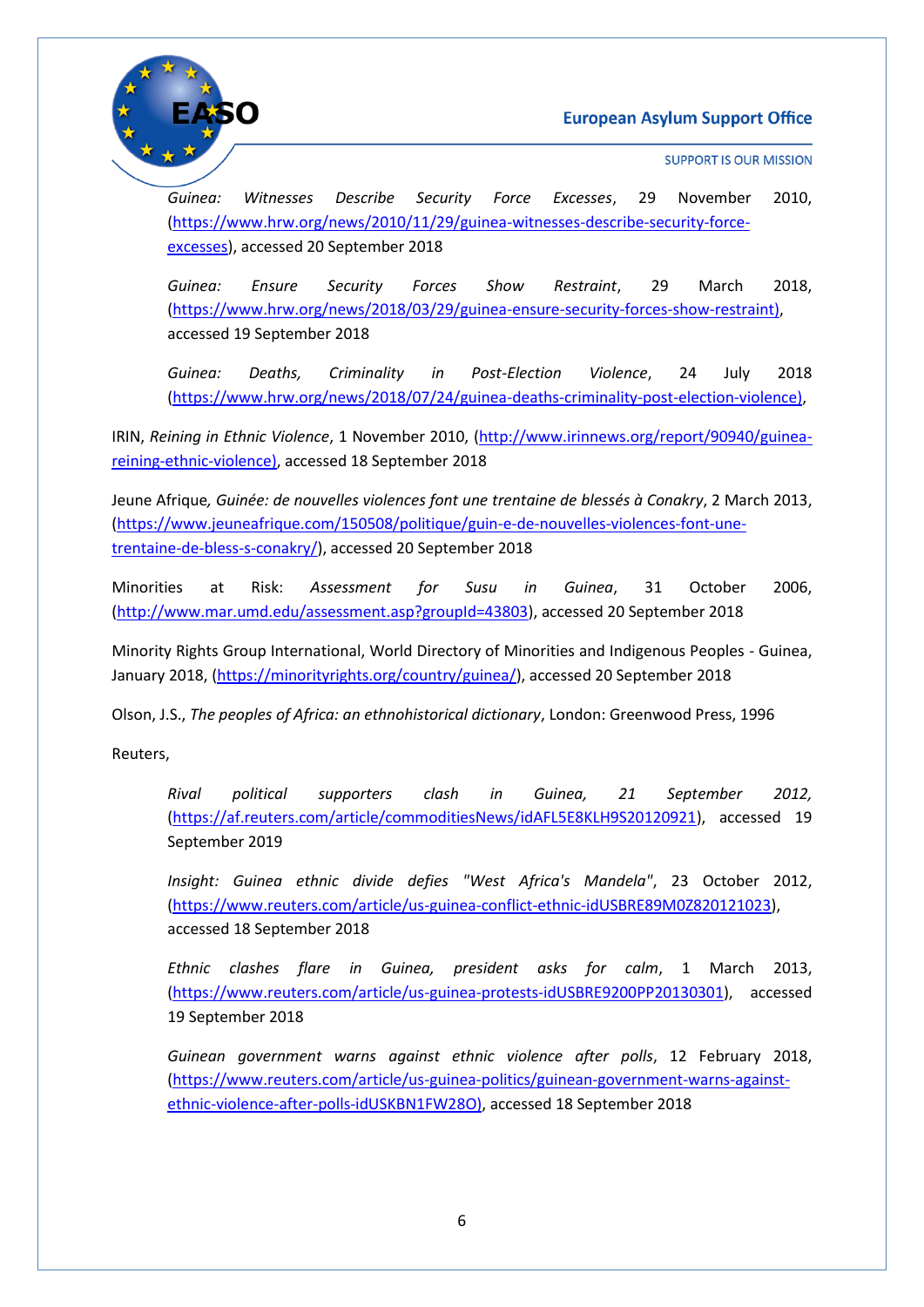



RFI (Radio France International),

*Guinée: le plus grand marché de Conakry ravagé par un incendie*, 18 March 2018, [\(http://www.rfi.fr/afrique/20180318-guinee-conakry-grand-marche-madina-incendie\)](http://www.rfi.fr/afrique/20180318-guinee-conakry-grand-marche-madina-incendie), accessed 19 September 2018

Guinée: plus d'un mois après l'incendie, la détresse des commerçants de Madina, [\(http://www.rfi.fr/afrique/20180429-guinee-marche-madina-detresse-commercants](http://www.rfi.fr/afrique/20180429-guinee-marche-madina-detresse-commercants-incendie-solidarite)[incendie-solidarite\)](http://www.rfi.fr/afrique/20180429-guinee-marche-madina-detresse-commercants-incendie-solidarite), accessed 19 September 2018

UN Security Council, Report of the Secretary-General on the activities of the United Nations Office for West Africa and the Sahel, (S/2018/649), 29 June 2018, [\(https://www.ecoi.net/en/file/local/1438086/1226\\_1531382798\\_n1817627.pdf\)](https://www.ecoi.net/en/file/local/1438086/1226_1531382798_n1817627.pdf), accessed 189 September 2018

VOA (Voice of America), *Guineans Tired of Cycle of Violence*, 21 September 2012, [\(https://www.voanews.com/a/guineans-tired-of-cycle-of-violence/1514919.html\)](https://www.voanews.com/a/guineans-tired-of-cycle-of-violence/1514919.html), accessed 19 September 2018